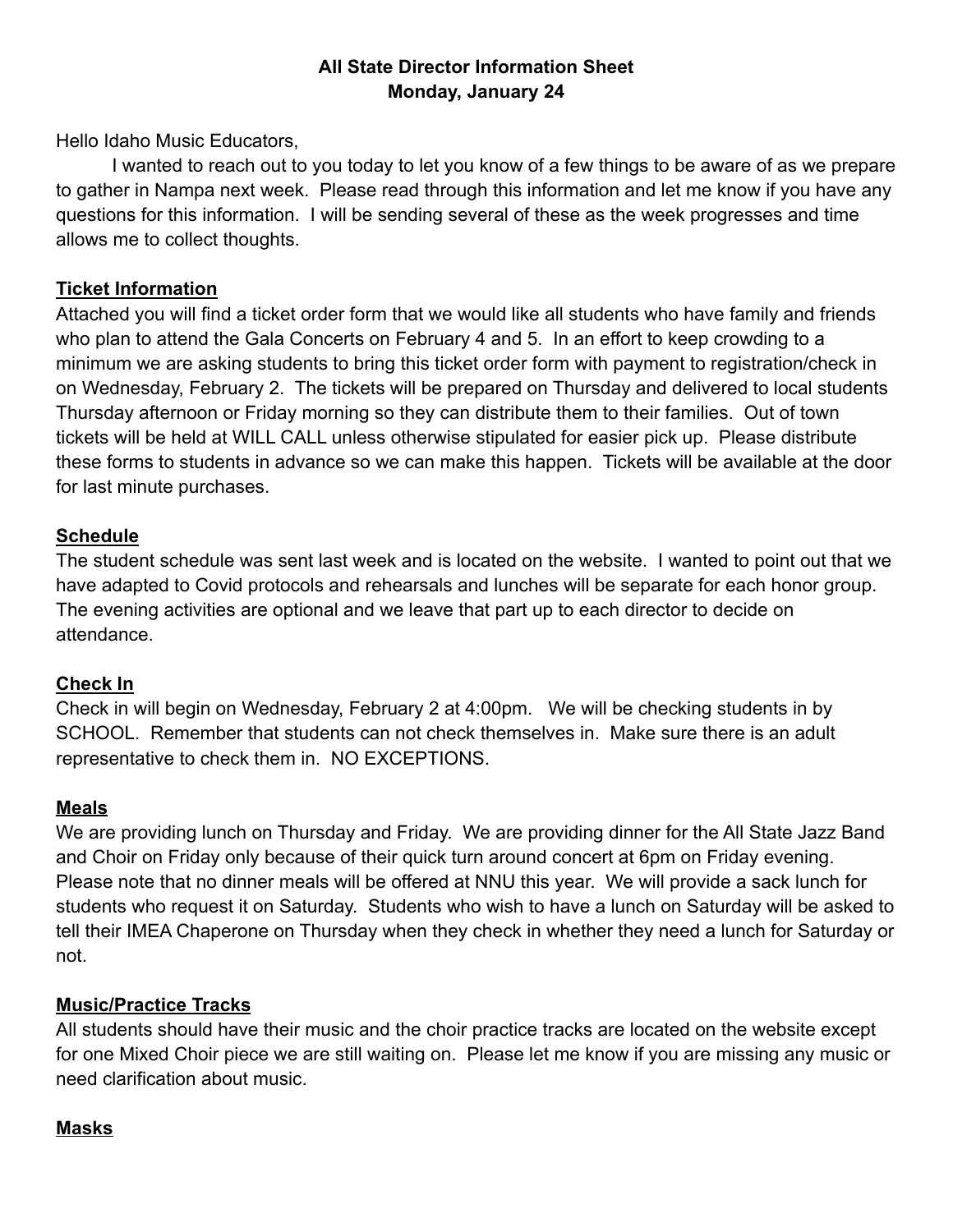Every student needs to come to All State with their own supply of masks. Please make sure that masks are effective and no gators, face shields, masks with built in vents, or sparkly masks that are essentially for looks instead of effectiveness. We will be enforcing the mask policy at all times. For the gala concerts we have black masks for all students to wear to look more uniform. Students who do not follow this policy will be released from the event.

## **Students who are dropping or sick**

Between now and next week, please email me if you have any students who are dropping for whatever reason. It is better for us to know ahead of time especially for those ensembles with small numbers. Of course we always have students who don't come at the last minute, so please be ready to tell us those when you check in on Wednesday.

## **Covid policy and illness**

Due to the nature of the world we live in, we will be making sure that students come to rehearsals feeling well. Students who display illness in any form will be evaluated quickly and chaperone/director contacted. Due to Covid, once a student is not in attendance or is sitting out due to not feeling well we will err on the side of safety and they will be removed from the event regardless of a negative Covid test. We will do our best to evaluate fairly, but we are also making sure that the 700 students in attendance are able to be in a safe environment.

## **Outfits**

Students should bring their performance attire that they wear for concerts at your school. If that is nice clothes, robes, tuxedo, formals etc… No jeans and t shirts regardless of their performance attire at school.

### **Local Students**

If you are a director in the Nampa area, please be advised that students are responsible to be on time for all rehearsals. If your district allows students to drive, we ask that on Thursday and Friday they park at either College Church of the Nazarene or across the street at the Johnson Sports Complex on the campus of NNU. Once they park their car, they are not allowed to return to it until the end of the day. PLEASE HAVE THE CONVERSATION WITH YOUR STUDENTS AND PARENTS that students will not be released early from a rehearsal or allowed to come late due to a Dr. appointment, sport/play/musical rehearsal or any other event. They have all committed to being present for All State and there are no exceptions. Band students are NOT ALLOWED to drive to Nampa High for their rehearsals as their parking lots are for their students. Make sure they ride the shuttles.

# **School Performing Groups**

If your school was chosen to perform for the conference during a concert hour, please make sure that when appropriate you tell your honor group chair and chaperone the date you are performing and the time you are performing. Students will be allowed to leave and return for this performance. Band students will need to be picked up and brought to NNU. We don't have shuttles to bring them during the day.

### **Band Shuttle**